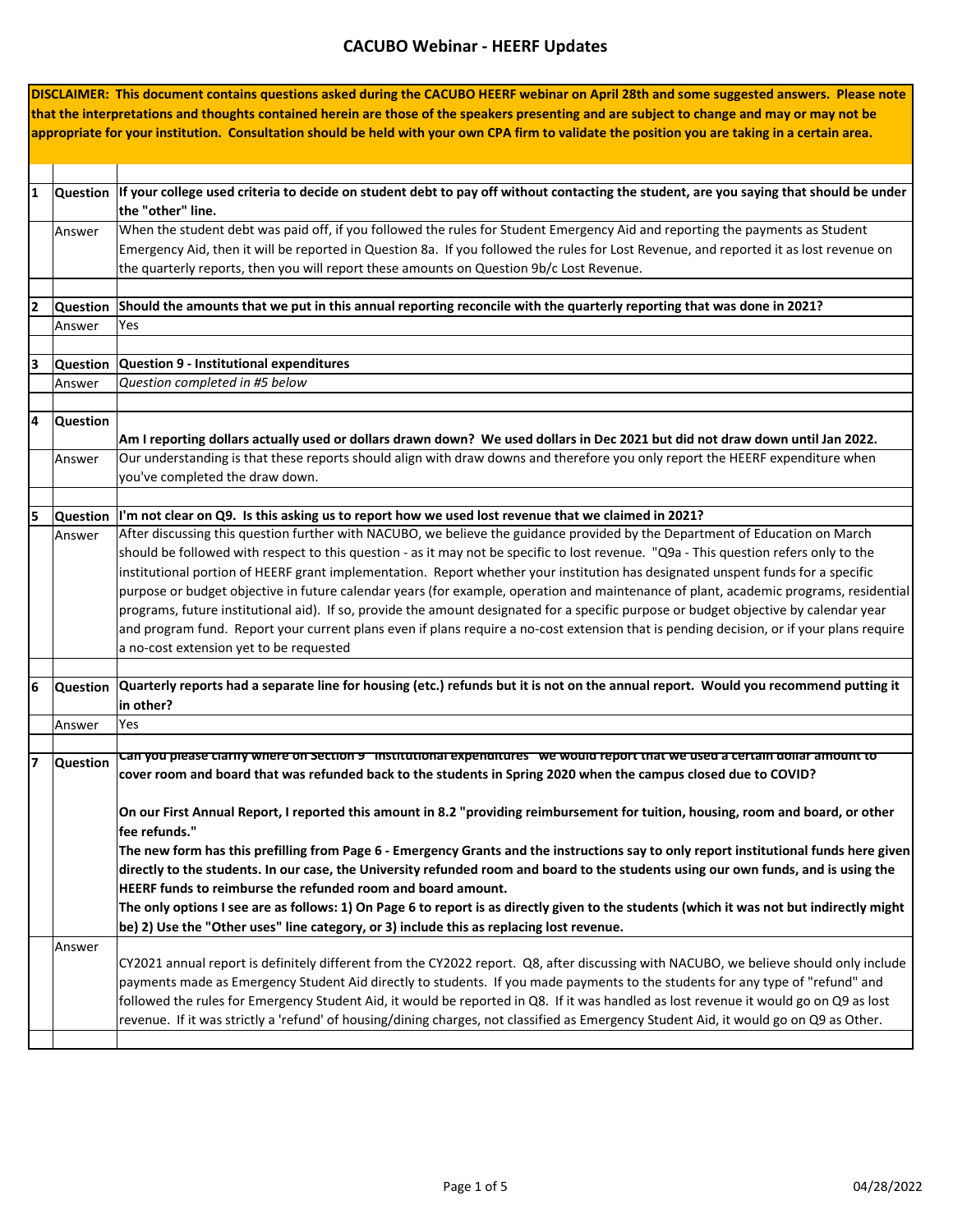|   |             | DISCLAIMER: This document contains questions asked during the CACUBO HEERF webinar on April 28th and some suggested answers. Please note        |
|---|-------------|-------------------------------------------------------------------------------------------------------------------------------------------------|
|   |             | that the interpretations and thoughts contained herein are those of the speakers presenting and are subject to change and may or may not be     |
|   |             | appropriate for your institution. Consultation should be held with your own CPA firm to validate the position you are taking in a certain area. |
|   |             |                                                                                                                                                 |
|   |             |                                                                                                                                                 |
| 8 |             | Question   Follow up - we reported a large amount of our institutional portion in Q2 2022, even though the events related to timelines in 2021  |
|   |             | and even 2020. Does that go in the annual report in 2022, or 2021? Does timing of G5 draws drive when to report in annual or                    |
|   |             | quarterly reporting?                                                                                                                            |
|   |             |                                                                                                                                                 |
|   | Answer      | Our understanding is that these reports should align with the draw downs and therefore you only report the HEERF expenditure when               |
|   |             | you've completed the draw down. This understanding is based on recent guidance from ED (based on clients getting questions from ED              |
|   |             | on their quarterly reports) that quarterly reporting should align to the draw downs.                                                            |
|   |             |                                                                                                                                                 |
|   |             |                                                                                                                                                 |
| 9 | Question    |                                                                                                                                                 |
|   |             | I'm confused on guidance provided on Q9(A) and that it relates to Lost Revenue.                                                                 |
|   |             | DOE Guidance references unspent HEERF program funds not lost revenue - "Report whether your institution has designated unspent                  |
|   |             | HEERF program funds for a specific purpose or budget objective in future calendar years (for example, operation and maintenance of              |
|   |             |                                                                                                                                                 |
|   |             | plant, academic programs, residential programs, future institutional aid). If so, provide the amount designated for a specific purpose          |
|   |             | or budget objective by calendar year and HEERF program fund. Report your current plans even if plans require a no-cost extension                |
|   |             | that is pending decision or if 21 your plans require a no-cost extension that has yet to be requested."                                         |
|   |             |                                                                                                                                                 |
|   |             | Our school had interpreted this question as to when we planned on spending our remaining HEERF funds. Can you please provide                    |
|   |             | more clarification on this question.                                                                                                            |
|   | Answer      | See response Question 5 above                                                                                                                   |
|   |             |                                                                                                                                                 |
|   |             |                                                                                                                                                 |
|   | 10 Question | On 9c would Athletic game guarantees be recorded under "Cancelled ancillary events"                                                             |
|   | Answer      | 9c is only for Lost Revenue. So, if you counted this as Lost Revenue, then we would say yes.                                                    |
|   |             |                                                                                                                                                 |
|   |             | 11 Question Is there a place to see the current form in pdf? I must be using an older form                                                      |
|   |             |                                                                                                                                                 |
|   | Answer      | Not that we've found. When you go into the online system, if you go to the very end, there is an option to expand each section which            |
|   |             |                                                                                                                                                 |
|   |             | 12 Question Do you put a ZERO in the form to get it to validate the page?                                                                       |
|   | Answer      | When I've used the online system, any time I press "save", it edits the page. You don't have to work the questions in order, but if you         |
|   |             |                                                                                                                                                 |
|   |             | don't you'll get warnings about missing data.                                                                                                   |
|   |             |                                                                                                                                                 |
|   |             | 13 Question Do you put a Zero in on 2020 and 2019 information, if you plan on doing it later?                                                   |
|   | Answer      | Zeroes will need to be entered to avoid errors on this page.                                                                                    |
|   |             |                                                                                                                                                 |
|   |             |                                                                                                                                                 |
|   |             | 14 Question The guidance indicates that if a student were an undergraduate in one semester and a grad in another to consider graduate but if    |
|   |             | they have Pell, then the analysis does not show graduates with Pell. Would you still move to graduate status?                                   |
|   | Answer      | Seems like either could be reported; however, we recommend that the Institution is consistent in whatever they decide (i.e., if report          |
|   |             | based on 1st semester or last in year, etc.) and document their interpretation.)                                                                |
|   |             |                                                                                                                                                 |
|   |             |                                                                                                                                                 |
|   |             | 15 Question  Is question 8 specific to IPEDS reporting? We are trying to figure out where to report students wo received funds in 2021 but were |
|   |             | not enrolled in 2021.                                                                                                                           |
|   | Answer      | Our thought would be to report based on the student's enrollment status in the last term they attended in these situations. We                  |
|   |             |                                                                                                                                                 |
|   |             | understand some students were given funds in 2021 based on fall 2020 attendance (during the academic year although didn't attend in             |
|   |             | the term in 2021 which aligns to the calendar year reporting)                                                                                   |
|   |             |                                                                                                                                                 |
|   |             | Our university used the accrual method for the quarterly reporting. Will that cause a problem now with needing to use cash basis/G-             |
|   | 16 Question |                                                                                                                                                 |
|   |             | 5 for annual reporting?                                                                                                                         |
|   | Answer      | It might. You may have to go back and revise your quarterly reports. More recent guidance from ED (based on clients getting questions           |
|   |             | from ED on their quarterly reports) is that quarterly reporting should align to the draw downs. We recommend you follow the                     |
|   |             |                                                                                                                                                 |
|   |             | reporting tips from ED in Nov 2021 and post both the original and revised reports on your website if you do revise.                             |
|   |             |                                                                                                                                                 |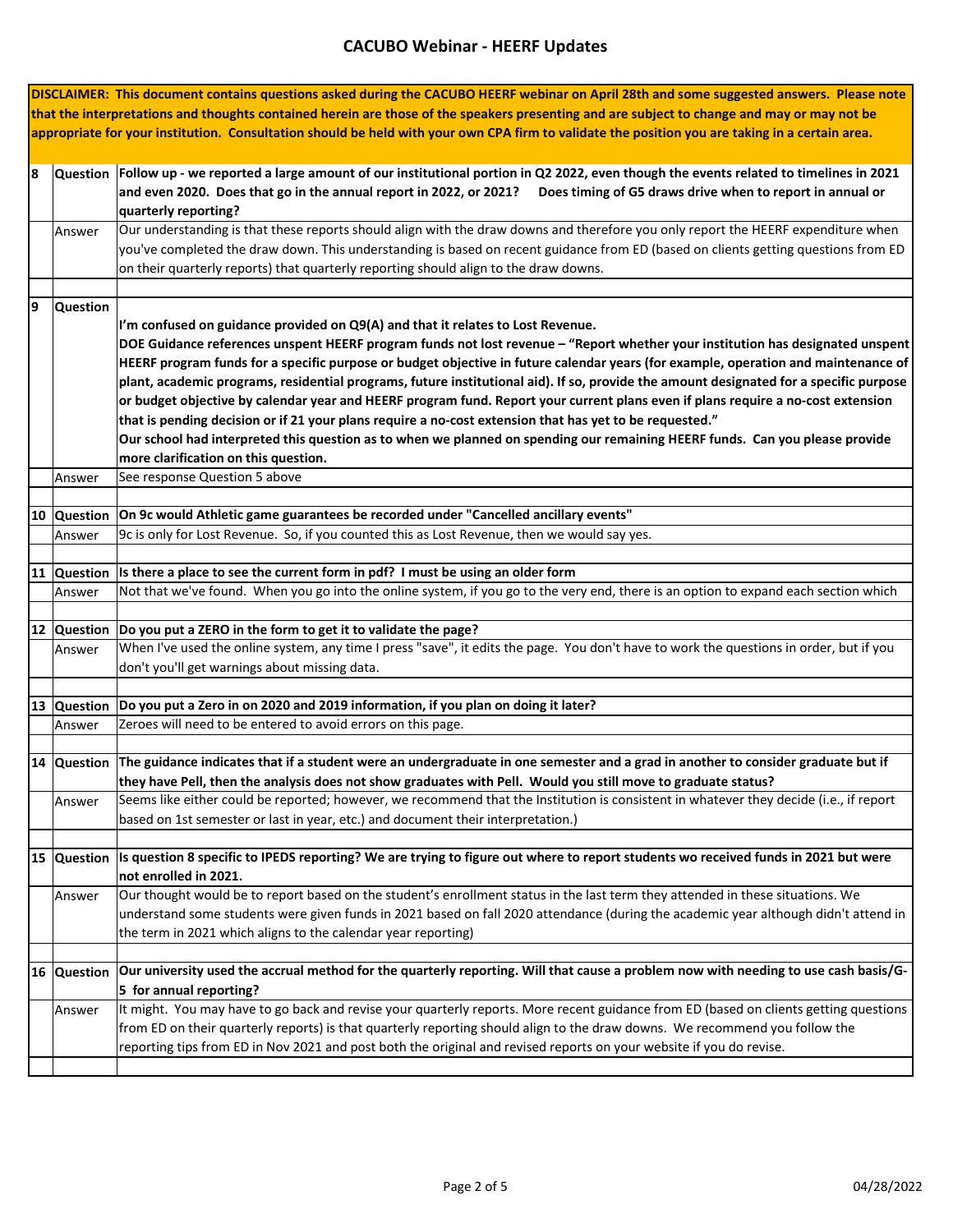|    |             | DISCLAIMER: This document contains questions asked during the CACUBO HEERF webinar on April 28th and some suggested answers. Please note            |
|----|-------------|-----------------------------------------------------------------------------------------------------------------------------------------------------|
|    |             | that the interpretations and thoughts contained herein are those of the speakers presenting and are subject to change and may or may not be         |
|    |             | appropriate for your institution. Consultation should be held with your own CPA firm to validate the position you are taking in a certain area.     |
|    |             |                                                                                                                                                     |
|    |             |                                                                                                                                                     |
|    |             | 17 Question I just want to confirm the students to be included in each table. We are including degree seekers/certificate seekers only and we are   |
|    |             | including graduate and undergraduate students. Correct?                                                                                             |
|    | Answer      | It appears to us, by the guidance, that the student data to include is different between Q8 and Q10. Pay close attention to the specific            |
|    |             | question when providing your answer & data.                                                                                                         |
|    |             |                                                                                                                                                     |
|    | 18 Question |                                                                                                                                                     |
|    |             | If student aid was given to students no longer enrolled, where do you report them for question 8as they are not enrolled students                   |
|    |             |                                                                                                                                                     |
|    | Answer      | See question 15                                                                                                                                     |
|    |             |                                                                                                                                                     |
|    | 19 Question | Can you repeat the answer one more time regarding the student debt pay off per my first question                                                    |
|    | Answer      | See response question 1 above                                                                                                                       |
|    |             |                                                                                                                                                     |
|    | 20 Question |                                                                                                                                                     |
|    |             | For question 12 regarding distance learning approval, how do we answer the question if we had approval prior to pandemic?                           |
|    | Answer      | It appears you will get an error if you leave it blank. I answered all question No, and put n/a in the "Name of your institutions primary           |
|    |             | accreditor"                                                                                                                                         |
|    |             |                                                                                                                                                     |
|    |             |                                                                                                                                                     |
|    |             | $ 21 $ Question is this a form like the quarterly report that has to be submitted that is different than the annual report that has to be submitted |
|    |             | through US Department of Ed Education Stabilization Fund. Two reports due or just one?                                                              |
|    | Answer      | We haven't seen any requirement for 'two' reports. Only aware of the quarterly institutional forms, quarterly student portion report                |
|    |             | (no form), and annual reporting requirements.                                                                                                       |
|    |             |                                                                                                                                                     |
|    | 22 Question | I want to confirm that we are reporting on unique students served by our institution during the calendar year - so if a student takes a             |
|    |             | winter class, spring class and fall class, that student counts once throughout all the tables. Correct?                                             |
|    | Answer      | Yes, that is what we believe. ED's March 2022 guidance for the annual report noted "For example, if a student was enrolled during the               |
|    |             | spring semester and in the fall semester of the same calendar year, that student should be represented only one time in the count of                |
|    |             | students enrolled"                                                                                                                                  |
|    |             |                                                                                                                                                     |
|    |             |                                                                                                                                                     |
|    | 23 Question | Can you go back to question 9a? If we claimed lost revenue on the grant in 2021, but are holding them in institutional reserves for                 |
|    |             | future spend, how do answer 9a?                                                                                                                     |
|    | Answer      | We believe you would answer 9a as YES, and then complete the remaining questions in 9a.                                                             |
|    |             |                                                                                                                                                     |
|    | 24 Question |                                                                                                                                                     |
|    |             | Can you please confirm once more which questions or must be completed for this annual if we have not disbursed all of our funds.?                   |
|    | Answer      | Q10 - when you are on the HEERF Annual Reporting website, there is an 'icon' that when you hover over it, indicates the questions that              |
|    |             | are optional.                                                                                                                                       |
|    |             |                                                                                                                                                     |
|    |             | 25 Question Say that again on the draws versus expenses.                                                                                            |
|    | Answer      | For the quarterly and annual reports, the expenditures reported here must tie to the amount draw down from G5. Therefore, if you                    |
|    |             | haven't drawn down the funds, but paid the expense, you wouldn't claim the expense until the draw is complete. This is based on                     |
|    |             | feedback from ED to institutions on their quarterly reporting and that is should agree to draws.                                                    |
|    |             |                                                                                                                                                     |
|    |             |                                                                                                                                                     |
|    |             | 26 Question Following question 8- If funds were drawn and issue to student and then reversed within the same period. Do you still report the        |
|    |             | amount drawn on the report?                                                                                                                         |
|    | Answer      | If the reversal results in a 'net zero' transaction, then no there wouldn't be a \$\$ amount to report. However, on the supporting detail           |
|    |             | documents, it would probably be good to show both transactions for audit purposes.                                                                  |
|    |             |                                                                                                                                                     |
| 27 |             | Question So all of these reports should be considered cash basis and not accrual? Quarterly and annual?                                             |
|    | Answer      | Yes, our understanding is that the amounts on the reports should align with the draw downs.                                                         |
|    |             |                                                                                                                                                     |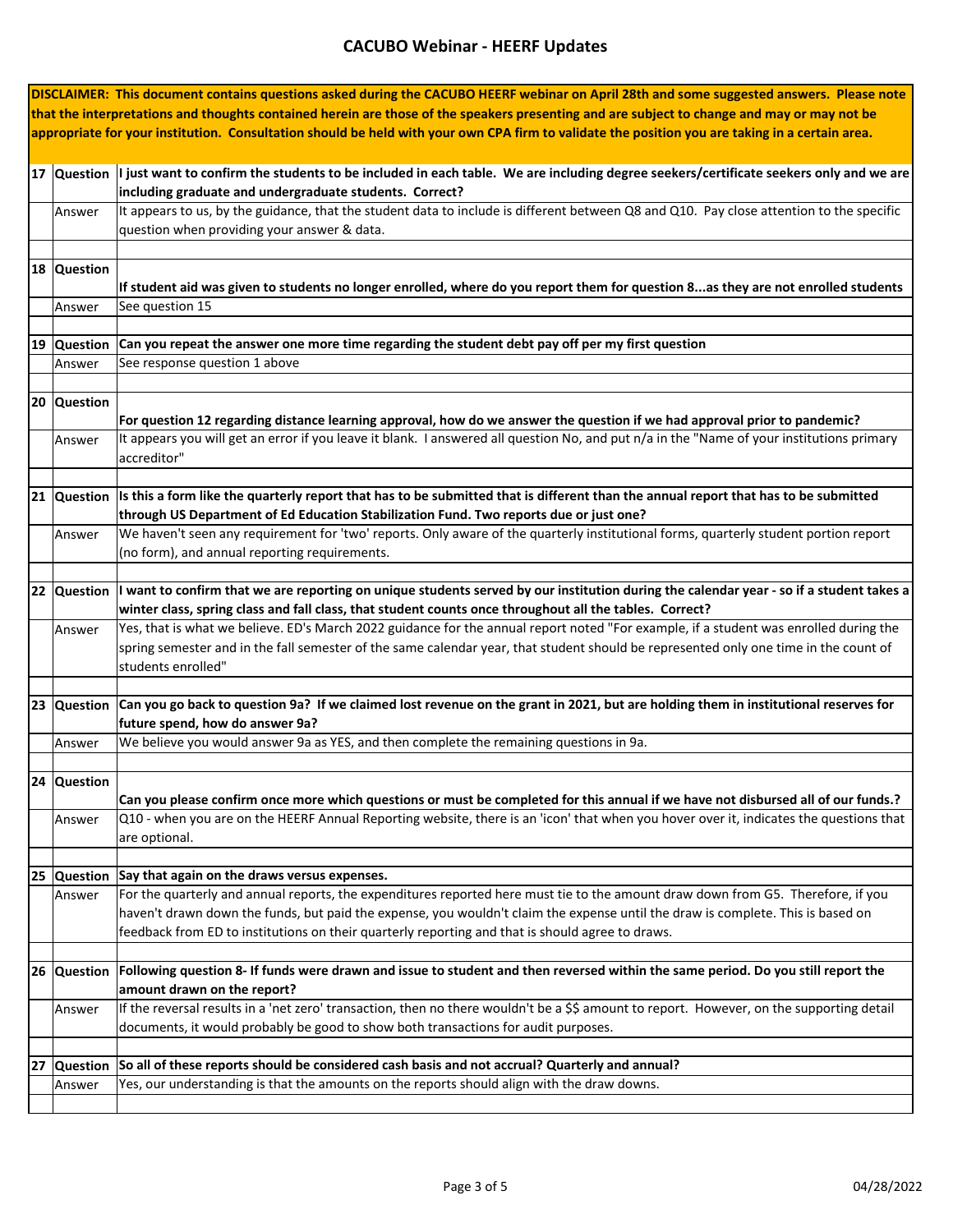| DISCLAIMER: This document contains questions asked during the CACUBO HEERF webinar on April 28th and some suggested answers. Please note    |                                                                                                                                                                                                               |  |  |  |  |
|---------------------------------------------------------------------------------------------------------------------------------------------|---------------------------------------------------------------------------------------------------------------------------------------------------------------------------------------------------------------|--|--|--|--|
| that the interpretations and thoughts contained herein are those of the speakers presenting and are subject to change and may or may not be |                                                                                                                                                                                                               |  |  |  |  |
|                                                                                                                                             | appropriate for your institution. Consultation should be held with your own CPA firm to validate the position you are taking in a certain area.                                                               |  |  |  |  |
|                                                                                                                                             |                                                                                                                                                                                                               |  |  |  |  |
|                                                                                                                                             |                                                                                                                                                                                                               |  |  |  |  |
|                                                                                                                                             | 28 Question So what if we reported items on the year 1 report that were drawn in 2021? Would we essentially double report? I know I saw you                                                                   |  |  |  |  |
|                                                                                                                                             | can amend the year 1 report but that it's not required.                                                                                                                                                       |  |  |  |  |
| Answer                                                                                                                                      | "IF" you discovered your year 1 report was incorrect due to when the funds were drawn then it would seem appropriate to revise the                                                                            |  |  |  |  |
|                                                                                                                                             | 1st annual report.                                                                                                                                                                                            |  |  |  |  |
|                                                                                                                                             |                                                                                                                                                                                                               |  |  |  |  |
|                                                                                                                                             | 29 Question If our winter term crosses calendar years, is there guidance on which year we should report those students in - should it be based on                                                             |  |  |  |  |
|                                                                                                                                             | which calendar year has the most academic days for that term?                                                                                                                                                 |  |  |  |  |
| Answer                                                                                                                                      |                                                                                                                                                                                                               |  |  |  |  |
|                                                                                                                                             | You may end up reporting the student in both years, since calendar year reporting will likely not align to many institutions fiscal years.                                                                    |  |  |  |  |
|                                                                                                                                             |                                                                                                                                                                                                               |  |  |  |  |
| 30 Question                                                                                                                                 | DOE FAQ on website states to list refunds in "Other"                                                                                                                                                          |  |  |  |  |
| Answer                                                                                                                                      | Thanks for the confirmation                                                                                                                                                                                   |  |  |  |  |
|                                                                                                                                             |                                                                                                                                                                                                               |  |  |  |  |
| 31 Question                                                                                                                                 | Are you saying that the Quarterly Expenditure reports are on a cash basis? And the Annual Reporting is on a cash basis too?                                                                                   |  |  |  |  |
| Answer                                                                                                                                      | Yes, our understanding is that the amounts on the reports should align with the draw downs.                                                                                                                   |  |  |  |  |
|                                                                                                                                             |                                                                                                                                                                                                               |  |  |  |  |
|                                                                                                                                             | 32 Question I haven't completed the report, but I have a validation warning (HEERF-106), "The IHE had remaining funds, but responded that it                                                                  |  |  |  |  |
|                                                                                                                                             | expended all available HEERF I, II, &, III funds prior to the end of the reporting period." We drew down all of the funds prior to the                                                                        |  |  |  |  |
|                                                                                                                                             | end of the reporting period, so where is this warning coming from?                                                                                                                                            |  |  |  |  |
| Answer                                                                                                                                      | Unsure, would reach out to your program director - ED contact listed on GAN                                                                                                                                   |  |  |  |  |
|                                                                                                                                             |                                                                                                                                                                                                               |  |  |  |  |
| 33 Question                                                                                                                                 |                                                                                                                                                                                                               |  |  |  |  |
|                                                                                                                                             | As we plan for the remainder of the grant, is there a maximum percentage of total institutional grant we can take for lost revenue?                                                                           |  |  |  |  |
| Answer                                                                                                                                      | Nothing has been specified that we are aware of.                                                                                                                                                              |  |  |  |  |
|                                                                                                                                             |                                                                                                                                                                                                               |  |  |  |  |
| 34 Question                                                                                                                                 | but is it unspent money you've already drawn? Or total available but haven't yet drawn?<br>Believe this question is referring to question 9a in the annual report. See question 5 above for discussion on 9a. |  |  |  |  |
| Answer                                                                                                                                      |                                                                                                                                                                                                               |  |  |  |  |
| 35 Question                                                                                                                                 | If student awards were made in 2021 but not drawn down until 2022, should we exclude all of the information for certain students                                                                              |  |  |  |  |
|                                                                                                                                             | from the 2021 annual report? How do we determine which specific student awards were not drawn down? We round our draw                                                                                         |  |  |  |  |
|                                                                                                                                             | downs and leave some cushion.                                                                                                                                                                                 |  |  |  |  |
| Answer                                                                                                                                      | Since ED guidance is that reporting should align with draw downs, the Institution may have to do some internal analysis to determine                                                                          |  |  |  |  |
|                                                                                                                                             | which students were part of 2021 draws vs 2022 draws. We recommend documenting the interpretation/method to prepare your                                                                                      |  |  |  |  |
|                                                                                                                                             |                                                                                                                                                                                                               |  |  |  |  |
|                                                                                                                                             | annual report in case questions arise.                                                                                                                                                                        |  |  |  |  |
|                                                                                                                                             | 36 Question We issued aid to students as checks. If students wanted the payment applied to their account, the signed over the check and signed                                                                |  |  |  |  |
|                                                                                                                                             | an authorization to apply it to their account. I assume these should be disclosed in question 8 at applied to student accounts even                                                                           |  |  |  |  |
|                                                                                                                                             | though they were not applied DIRECTLY to the student account.                                                                                                                                                 |  |  |  |  |
| Answer                                                                                                                                      | Yes, that would make sense as long as you treated these payments as Emergency Student Aid                                                                                                                     |  |  |  |  |
|                                                                                                                                             |                                                                                                                                                                                                               |  |  |  |  |
| 37 Question                                                                                                                                 | Does anyone have any idea when the SSARP applications will be approved or rejected for the next round of funds?                                                                                               |  |  |  |  |
| Answer                                                                                                                                      | Unfortunately, not at this time.                                                                                                                                                                              |  |  |  |  |
|                                                                                                                                             |                                                                                                                                                                                                               |  |  |  |  |
| 38 Question                                                                                                                                 | What happens when we have paid out all the student aid portion of HEERF (with the last distributions in early Spring 2022) but then                                                                           |  |  |  |  |
|                                                                                                                                             | we get a returned check or a check uncashed in some way. What do we need to do to address this as it likely won't be discovered                                                                               |  |  |  |  |
|                                                                                                                                             | until summer.                                                                                                                                                                                                 |  |  |  |  |
| Answer                                                                                                                                      | We believe you would need to address this as it occurs, try to redisburse to student or reallocate to other students to use the funds for                                                                     |  |  |  |  |
|                                                                                                                                             | emergency grants to students                                                                                                                                                                                  |  |  |  |  |
|                                                                                                                                             |                                                                                                                                                                                                               |  |  |  |  |